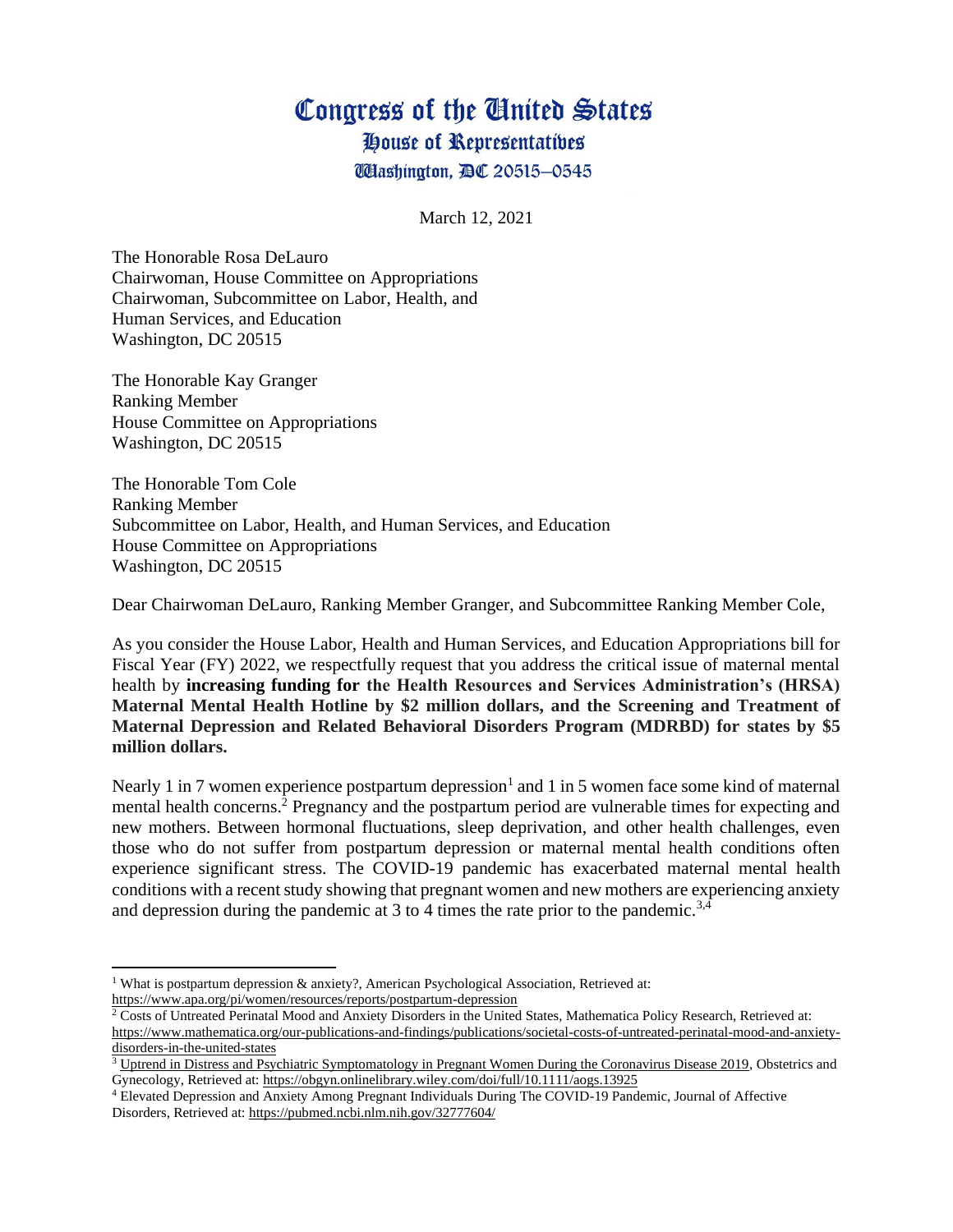Yet even before COVID-19 isolated us in our homes, rates of postpartum depression were on the rise. From 2000 to 2015, the rate of depression diagnoses among women who had recently delivered a hospital increased seven-fold. Recent studies show that suicide and overdose combined are the leading cause of death for mothers in the postpartum period, contributing to the distressingly high maternal mortality rate in the United States.<sup>5,6</sup>

Sadly, 75% of those experiencing maternal mental health conditions go undiagnosed and untreated, increasing the risk of multigenerational, long-term impact on the physical, emotional, and developmental health of both the mother and child.<sup>7,8</sup> The cost of not treating maternal mental health conditions is \$32,000 per mother-infant pair, or \$14.2 billion in accounting for lost wages and productivity of the mother and addressing poor health outcomes of the mother and infant.<sup>9</sup> Women of color and women who live in poverty are disproportionately impacted by both the pandemic and maternal mental health conditions, experiencing both at rates 2 to 3 times higher than white women.<sup>10,11</sup>

With so many new mothers suffering from maternal mental health conditions across the country, there is a critical need to get mothers support and treatment as soon as possible. Thus, we respectfully request that you include increased funding for and report language to address the heightened maternal mental health needs within the FY 2022 Appropriation package to better support more states and mothers across the nation. Specifically, we request the following language:

**Maternal Mental Health Hotline**—We request the Committees include \$5 million for the Maternal Mental Health Hotline, which is \$2 million above the fiscal year 2021 enacted level. The hotline shall provide 24 hours a day voice and text support that is culturally and linguistically appropriate. The funding shall also be used to raise public awareness about maternal mental health issues and the hotline.

**Screening and Treatment of Maternal Depression—We request the Committees provide a** \$5 million increase above the fiscal year 2021 enacted level for the Screening and Treatment of Maternal Depression and Related Behavioral Disorders Program (MDRBD). MDRBD programs train health care providers to screen, assess, and treat for MMH conditions and provide specialized psychiatric consultation to assist the providers. HRSA shall make grants to establish new State programs and improve or maintain existing State programs. Grants shall include culturally competent approaches to assist in the reduction of maternal health inequities. The Committee recognizes the high need amongst States and directs MDRBD to provide technical assistance to non-grantee states.

Now more than ever, emotional support, screening, intervention, and treatment referral is critical to the overall health of both mothers and their newborns. This increased funding will provide a critically

<sup>5</sup> Maternal Deaths From Suicide and Overdose in Colorado, 2004-2012, *Obstetrics Gynecology*, Retrieved at[:](https://www.ncbi.nlm.nih.gov/pmc/articles/PMC5121076/#:~:text=From%202004%20to%202012%2C%20the,6.6)%20per%20100%2C000%20live%20births) [https://www.ncbi.nlm.nih.gov/pmc/articles/PMC5121076/#:~:text=From%202004%20to%202012%2C%20the,6.6\)%20per%201](https://www.ncbi.nlm.nih.gov/pmc/articles/PMC5121076/#:~:text=From%202004%20to%202012%2C%20the,6.6)%20per%20100%2C000%20live%20births) [00%2C000%20live%20births.](https://www.ncbi.nlm.nih.gov/pmc/articles/PMC5121076/#:~:text=From%202004%20to%202012%2C%20the,6.6)%20per%20100%2C000%20live%20births)

<sup>6</sup> Pregnancy-Related Deaths: Data From 14 U.S. Maternal Mortality Review Committees, Centers for Disease Control and Prevention, U.S. Department of Health and Human Services, Retrieved a[t:](https://www.cdc.gov/reproductivehealth/maternal-mortality/erase-mm/MMR-Data-Brief_2019-h.pdf) [https://www.cdc.gov/reproductivehealth/maternal](https://www.cdc.gov/reproductivehealth/maternal-mortality/erase-mm/MMR-Data-Brief_2019-h.pdf)[mortality/erase-mm/MMR-Data-Brief\\_2019-h.pdf](https://www.cdc.gov/reproductivehealth/maternal-mortality/erase-mm/MMR-Data-Brief_2019-h.pdf)

<sup>7</sup> Centers for Disease Control and Prevention, as cited.

<sup>8</sup> Mathematica Policy Research, as cited

<sup>9</sup> Mathematica Policy Research, as cited*.*

<sup>&</sup>lt;sup>10</sup> The Disproportionate Impact of COVID-19 on Women of Color, Society for Women's Health Research, Retrieved at[:](https://swhr.org/the-disproportionate-impact-of-covid-19-on-women-of-color/) <https://swhr.org/the-disproportionate-impact-of-covid-19-on-women-of-color/>

<sup>&</sup>lt;sup>11</sup> Racial and Ethnic Differences in Factors Associated With Early Postpartum Depressive Symptoms, Obstet Gynecol, Retrieved at[:](https://pubmed.ncbi.nlm.nih.gov/15932842/#:~:text=We%20explored%20racial%20differences%20in,001) [https://pubmed.ncbi.nlm.nih.gov/15932842/#:~:text=We%20explored%20racial%20differences%20in,001\)](https://pubmed.ncbi.nlm.nih.gov/15932842/#:~:text=We%20explored%20racial%20differences%20in,001).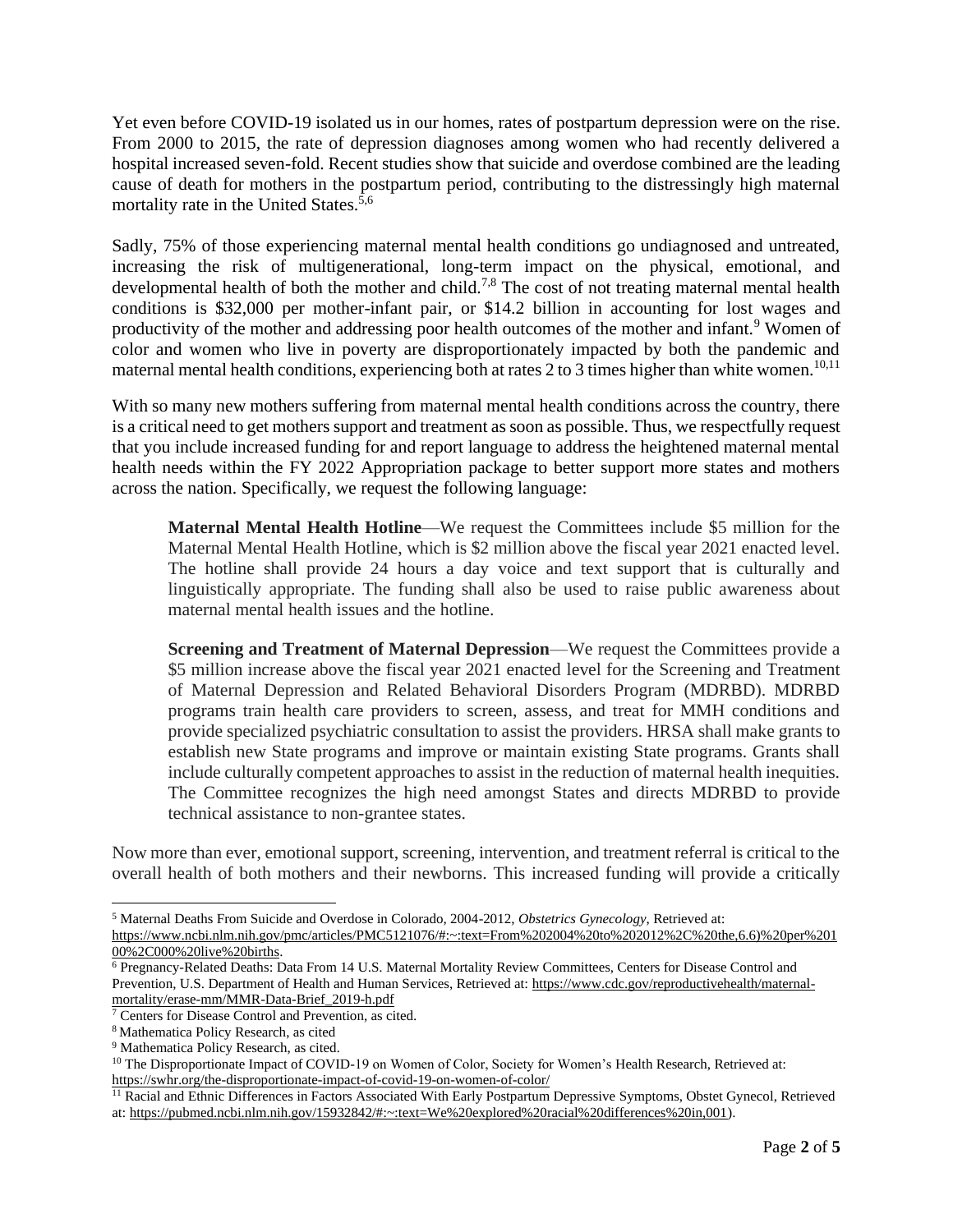needed and cost-effective lifeline to pregnant women and new mothers at the most vulnerable time in their lives.

Sincerely,

Member of Congress Member of Congress

ennk

CHELLIE PINGREE YOUNG KIM Member of Congress Member of Congress

ochoster

LISA BLUNT ROCHESTER BRIAN FITZPATRICK Member of Congress Member of Congress

Member of Congress Member of Congress

THOMAS R. SUOZZI AL LAWSON Member of Congress Member of Congress

anunja

KATIE PORTER ANTHONY GONZALEZ

atrick

RAÚL M. GRIJALVA NANETTE DIAZ BARRAGÁN

TED DEUTCH EMANUEL CLEAVER, II Member of Congress Member of Congress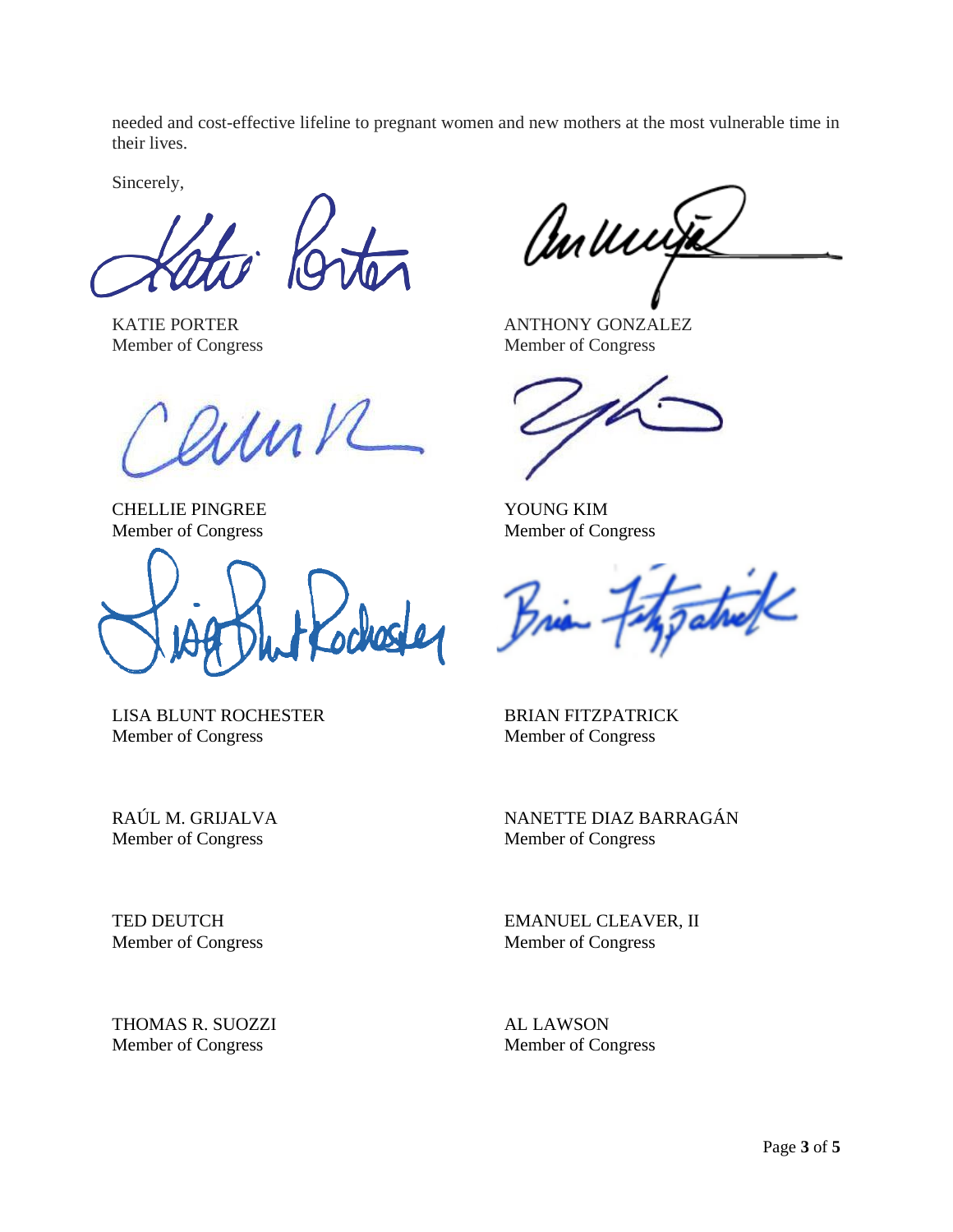JEFF VAN DREW RITCHIE TORRES Member of Congress Member of Congress

ALCEE L. HASTINGS ANTHONY G. BROWN Member of Congress Member of Congress

Member of Congress Member of Congress

MADELEINE DEAN NYDIA M. VELÁZQUEZ

WILLIAM R. KEATING LEXICLE THE LLOYD DOGGETT Member of Congress Member of Congress

SANFORD D. BISHOP, JR. TERRI A. SEWELL Member of Congress Member of Congress

RO KHANNA SHARICE L. DAVIDS Member of Congress Member of Congress

JOHN B. LARSON STEPHANIE BICE

Member of Congress Member of Congress

JAHANA HAYES ANNA G. ESHOO Member of Congress Member of Congress

ADAM SMITH SETH MOULTON Member of Congress Member of Congress

PETER A. DeFAZIO DON YOUNG Member of Congress Member of Congress